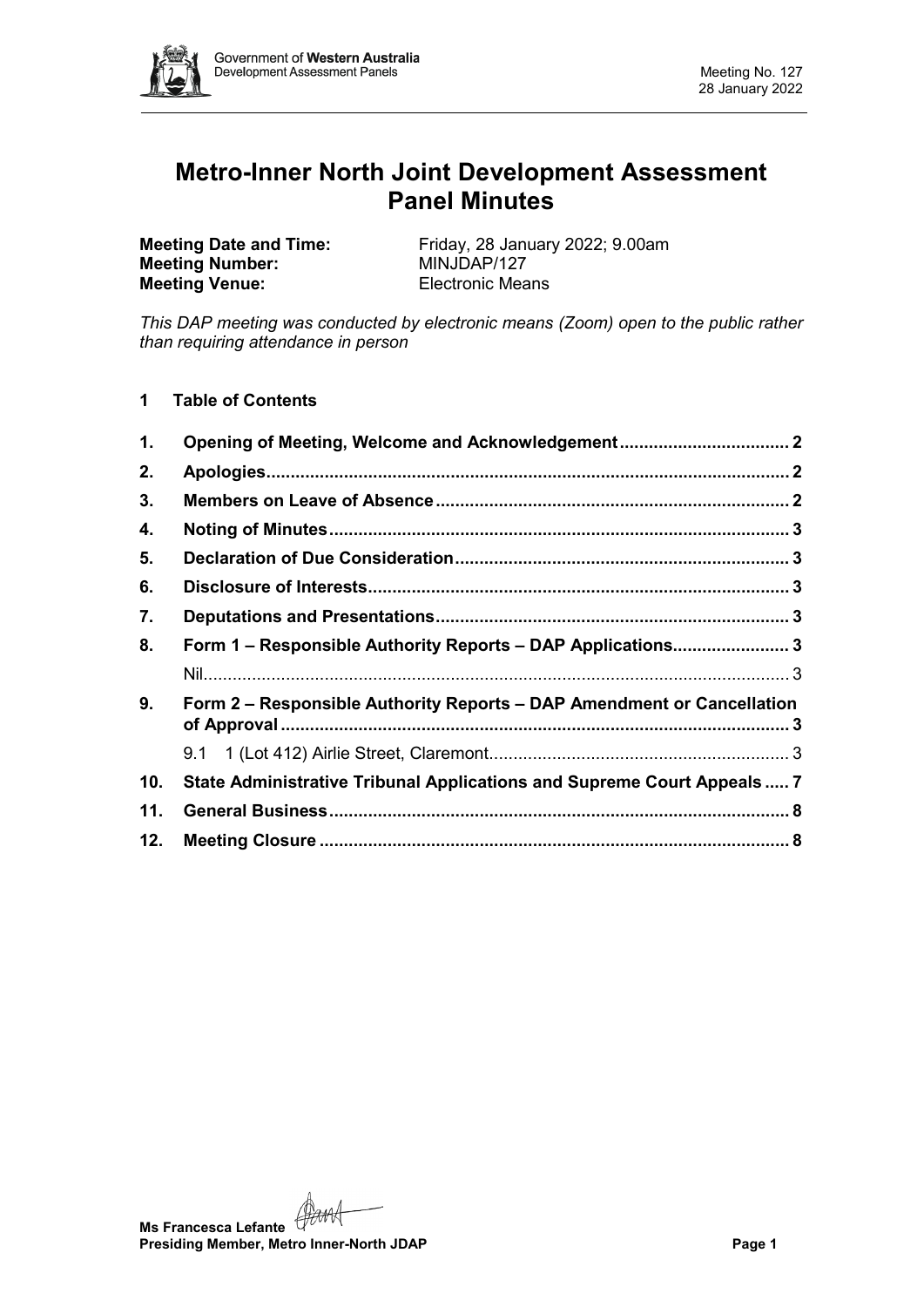

# **Attendance**

# **DAP Members**

Ms Francesca Lefante (Presiding Member) Ms Lee O'Donohue (Deputy Presiding Member) Mr John Syme (Third Specialist Member) Cr Kate Main (Local Government Member, Town of Claremont)

# **Officers in attendance**

Ms Kym Petani (Town of Claremont)

# **Minute Secretary**

Ms Ashlee Kelly (DAP Secretariat)

# **Applicants and Submitters**

Mr Ben Doyle (Planning Solutions) Mr Reece Hendy (Planning Solutions) Mr James Thompson (MJA Studio)

# **Members of the Public / Media**

Ms Claire Tyrell from Business News and Ms Nadia Budihardjo from Community News were in attendance.

# <span id="page-1-0"></span>**1. Opening of Meeting, Welcome and Acknowledgement**

The Presiding Member declared the meeting open at 9.00am on 28 January 2022 and acknowledged the traditional owners and paid respect to Elders past and present of the land on which the meeting was being held.

The Presiding Member announced the meeting would be run in accordance with the DAP Standing Orders 2020 under the *Planning and Development (Development Assessment Panels) Regulations 2011.*

# **1.1 Announcements by Presiding Member**

The Presiding Member advised that in accordance with Section 5.16 of the DAP Standing Orders 2020 which states *'A person must not use any electronic, visual or audio recording device or instrument to record the proceedings of the DAP meeting unless the Presiding Member has given permission to do so.',* the meeting would not be recorded.

# <span id="page-1-1"></span>**2. Apologies**

Cr Paul Kelly (Local Government Member, Town of Claremont)

# <span id="page-1-2"></span>**3. Members on Leave of Absence**

Nil

**Ms Francesca Lefante Presiding Member, Metro Inner-North JDAP Page 2**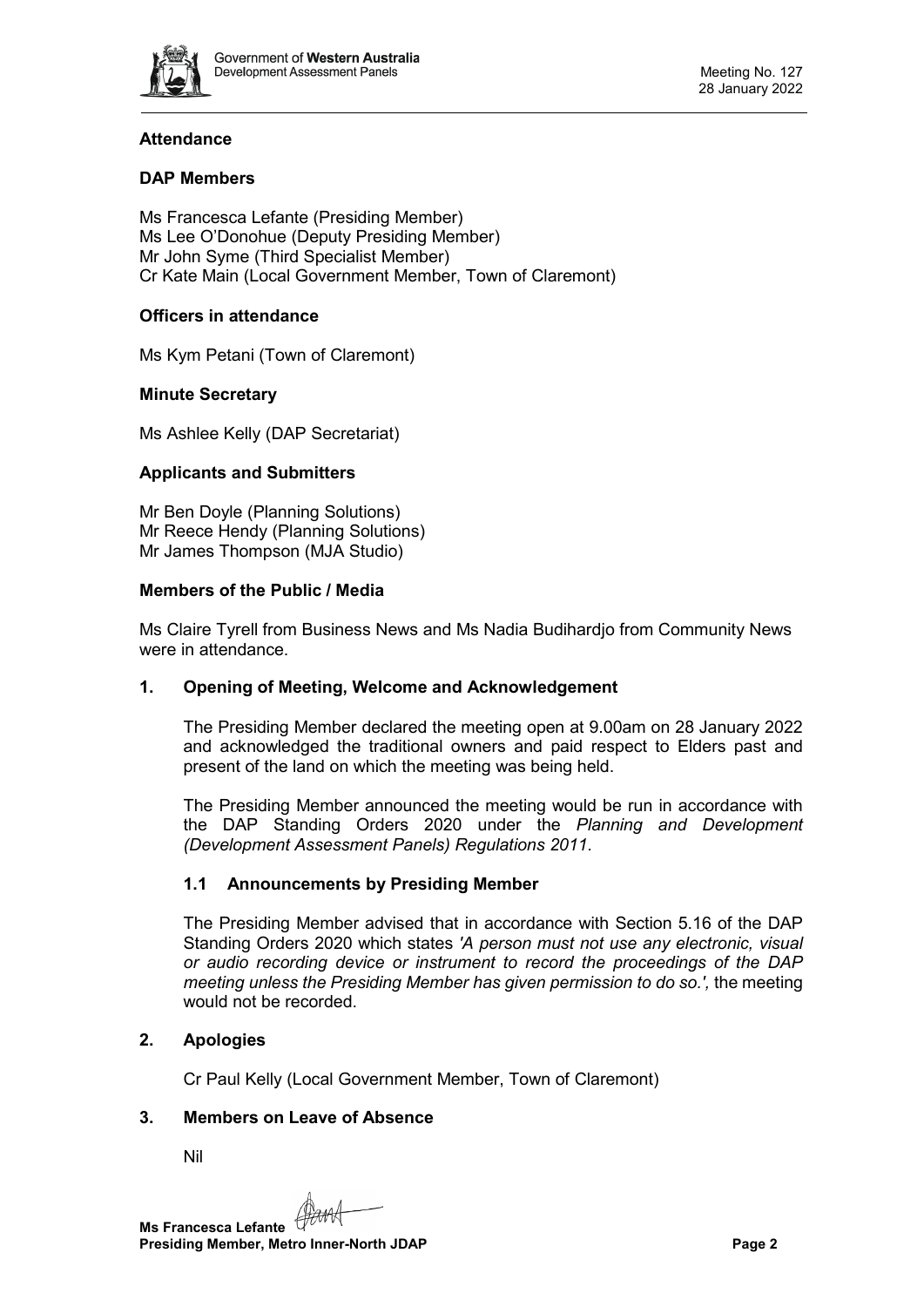

## <span id="page-2-0"></span>**4. Noting of Minutes**

DAP members noted that signed minutes of previous meetings are available on the [DAP website.](https://www.dplh.wa.gov.au/about/development-assessment-panels/daps-agendas-and-minutes)

## <span id="page-2-1"></span>**5. Declaration of Due Consideration**

All members declared that they had duly considered the documents.

#### <span id="page-2-2"></span>**6. Disclosure of Interests**

Nil

## <span id="page-2-3"></span>**7. Deputations and Presentations**

- **7.1** Mr James Thompson (MJA Studio) addressed the DAP in support of the recommendation for the application at Item 9.1 and responded to questions from the panel.
- **7.2** Mr Reece Hendy (Planning Solutions) addressed the DAP in support of the recommendation for the application at Item 9.1 and responded to questions from the panel.
- **7.3** The Town of Claremont Officer addressed the DAP in relation to the application at Item 9.1.

## <span id="page-2-5"></span><span id="page-2-4"></span>**8. Form 1 – Responsible Authority Reports – DAP Applications**

Nil

# <span id="page-2-6"></span>**9. Form 2 – Responsible Authority Reports – DAP Amendment or Cancellation of Approval**

#### <span id="page-2-7"></span>**9.1 1 (Lot 412) Airlie Street, Claremont**

| <b>Development Description:</b>        | Mixed Use Development                                                                         |
|----------------------------------------|-----------------------------------------------------------------------------------------------|
| <b>Proposed Amendments:</b>            | Modifications to façade articulation, building<br>setbacks,<br>apartment<br>heights, building |
|                                        | configuration, parking, storage areas and                                                     |
| Applicant:                             | <b>Planning Solutions</b>                                                                     |
| Owner:                                 | 1 Airlie Street Claremont Pty Ltd                                                             |
| Responsible Authority:<br>DAP File No: | Town of Claremont<br>DAP/20/01768                                                             |
|                                        | landscape elements                                                                            |

# **REPORT RECOMMENDATION**

**Moved by:** Ms Lee O'Donohue **Seconded by:** Ms Francesca Lefante

**Ms Francesca Lefante Presiding Member, Metro Inner-North JDAP Page 3**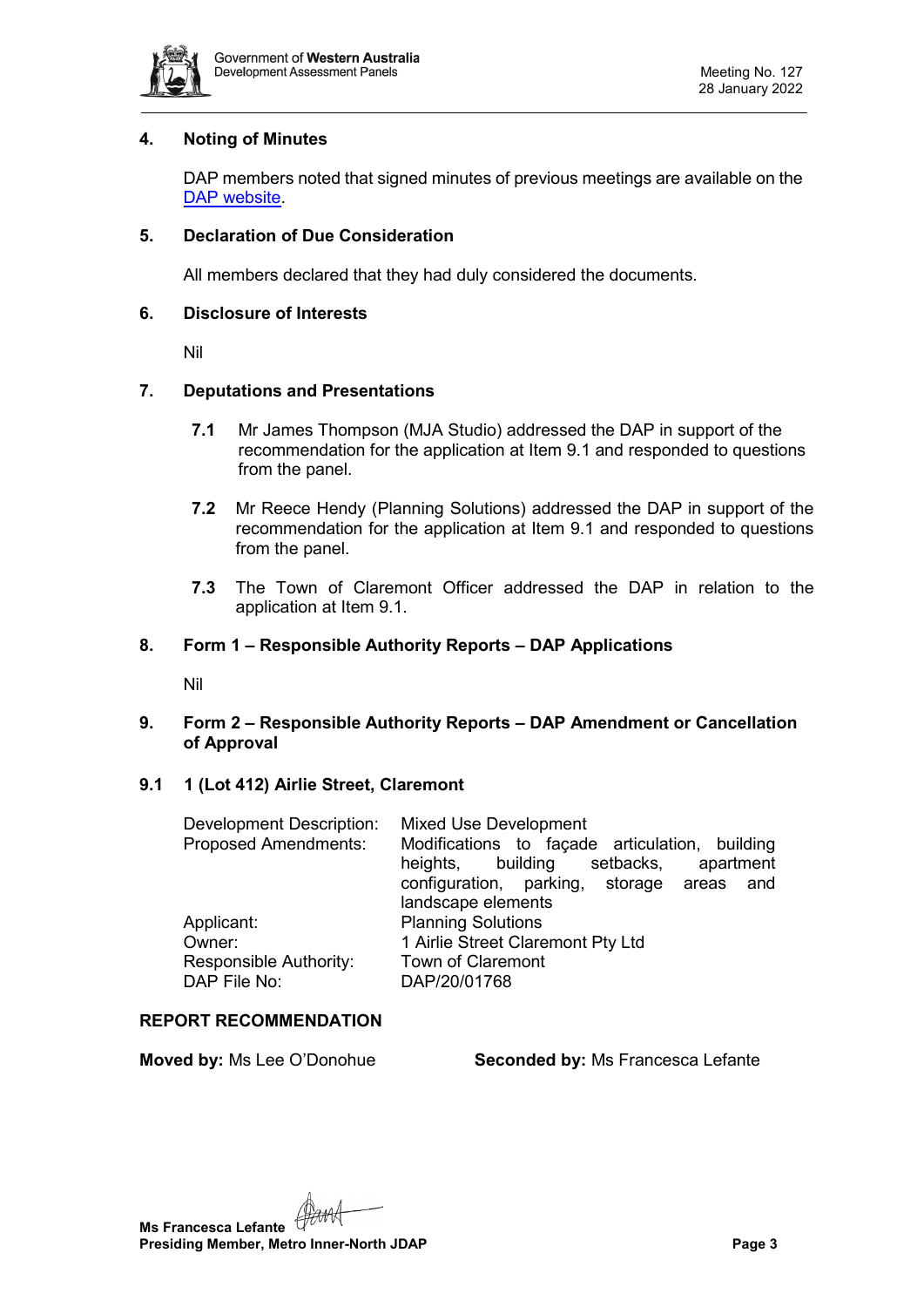

That the Metro Inner-North Joint Development Assessment Panel resolves to:

- 1. **Accept** that the DAP Application reference DAP/20/01768 as detailed on the DAP Form 2 dated 13 October 2021 is appropriate for consideration in accordance with regulation 17 of the *Planning and Development (Development Assessment Panels) Regulations 2011*;
- 2. **Approve** DAP Application reference DAP/20/01768 and accompanying plans (Attachment 2) in accordance with Clause 68 of Schedule 2 (Deemed Provisions) of the *Planning and Development (Local Planning Schemes) Regulations 2015*, and the provisions of Part V of the Town of Claremont Local Planning Scheme No. 3, for the proposed minor amendment to the approved Mixed Use Development at 1 (Lot 412) Airlie Street, Claremont subject to the following conditions:

## **Amended Conditions**

- 3. Condition 1 is amended to read as follows:
	- 1. Development is to occur in accordance with the drawings submitted with the application for development approval (Development Application 2021.00120) date stamped 18 October 2021, as amended by these conditions, with the exception of the Landscaping Plans prepared by Aspect Studios and the following proposed modifications which are not approved:
		- a. The reduced width of the Airlie Park steps from 9.0m to 5.4m.
		- b. The reduction of landscaping between the Airlie Park steps.
		- c. The change to the colour finishes to Building 5 Stirling Highway façade from white to charcoal.
		- d. The charcoal colour finish to the proposed dividing wall between new apartment types on the Building 5 Airlie Street façade.
		- e. The additional charcoal colour finish to Building 4 southern and western internal façade fronting Brighton Park.

#### **New Condition**

- 4. Condition 34 is added to read as follows:
	- 34. The glass façade to the western elevation of Levels 10 and 11 to Building 4 are to be broken up with non-transparent and/or heat reducing elements to provide interest and improve environmental sustainability to the satisfaction of the Town of Claremont, and in consultation with the State Design Review Panel.

All other conditions and requirements detailed on the previous approval dated 14 July 2020, as amended by the Development Approval dated 2 September 2021, shall remain unless altered by this application.

**Ms Francesca Lefante Presiding Member, Metro Inner-North JDAP Page 4**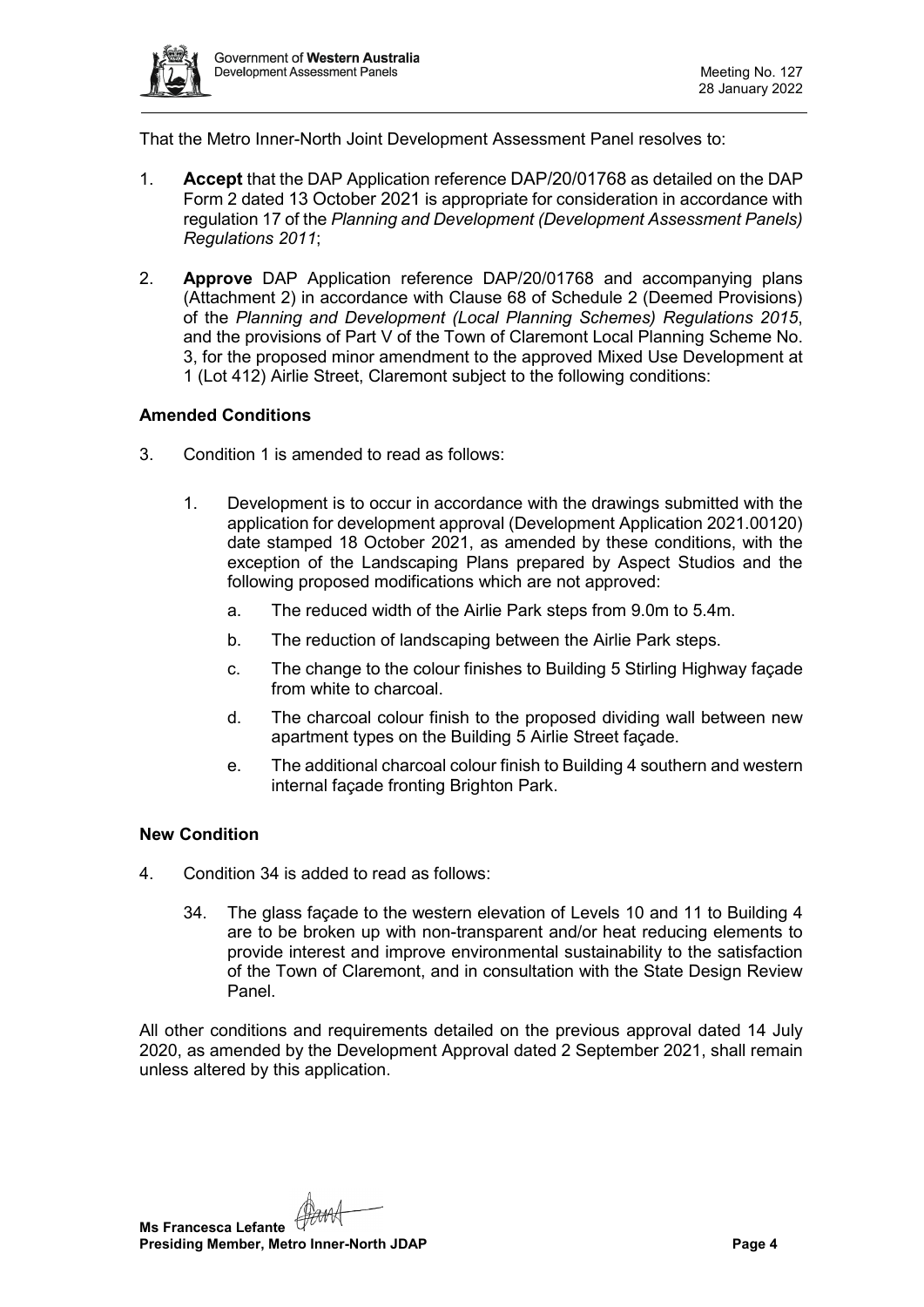

# **AMENDING MOTION 1**

**Moved by:** Ms Lee O'Donohue **Seconded by:** Mr John Syme

That Condition No. 1 be amended to read as follows:

*Development is to occur in accordance with the drawings submitted with the application for development approval (Development Application 2021.00120) date stamped 18 October 2021, as amended by these conditions, with the exception of the Landscaping Plans prepared by Aspect Studios and the following proposed modifications which are not approved:*

- *a. The reduced width of the Airlie Park steps from 9.0m to 5.4m.*
- *b. The reduction of landscaping between the Airlie Park steps.*
- *c. The change to the colour finishes to Building 5 Stirling Highway façade from white to charcoal.*
- *d. The charcoal colour finish to the proposed dividing wall between new apartment types on the Building 5 Airlie Street façade.*
- *e. The additional charcoal colour finish to Building 4 southern and western internal façade fronting Brighton Park.*

## **The Amending Motion was put and CARRIED (3/1).**

- For: Ms Francesca Lefante Ms Lee O'Donohue Mr John Syme
- Against: Cr Kate Main

**REASON:** Proposed external colour changes and use of charcoal is considered to improve the visual and vertical elements of the building. The use of the darker colours is considered to make certain elements recede and complement the overall building design.

#### **AMENDING MOTION 2**

**Moved by:** Ms Francesca Lefante **Seconded by:** Mr John Syme

That Condition No. 34 be amended to read as follows:

*The glass façade to the western elevation of Levels 10 and 11 to Building 4 are to be broken up with non-transparent and/or heat reducing elements to provide interest and improve environmental sustainability to the satisfaction of the Town of Claremont, and in consultation with the State Design Review Panel.*

## **The Amending Motion was put and CARRIED (3/1).**

For: Ms Francesca Lefante Ms Lee O'Donohue Mr John Syme

Against: Cr Kate Main

**Ms Francesca Lefante**<br>Prosidius ST **Presiding Member, Metro Inner-North JDAP Page 5**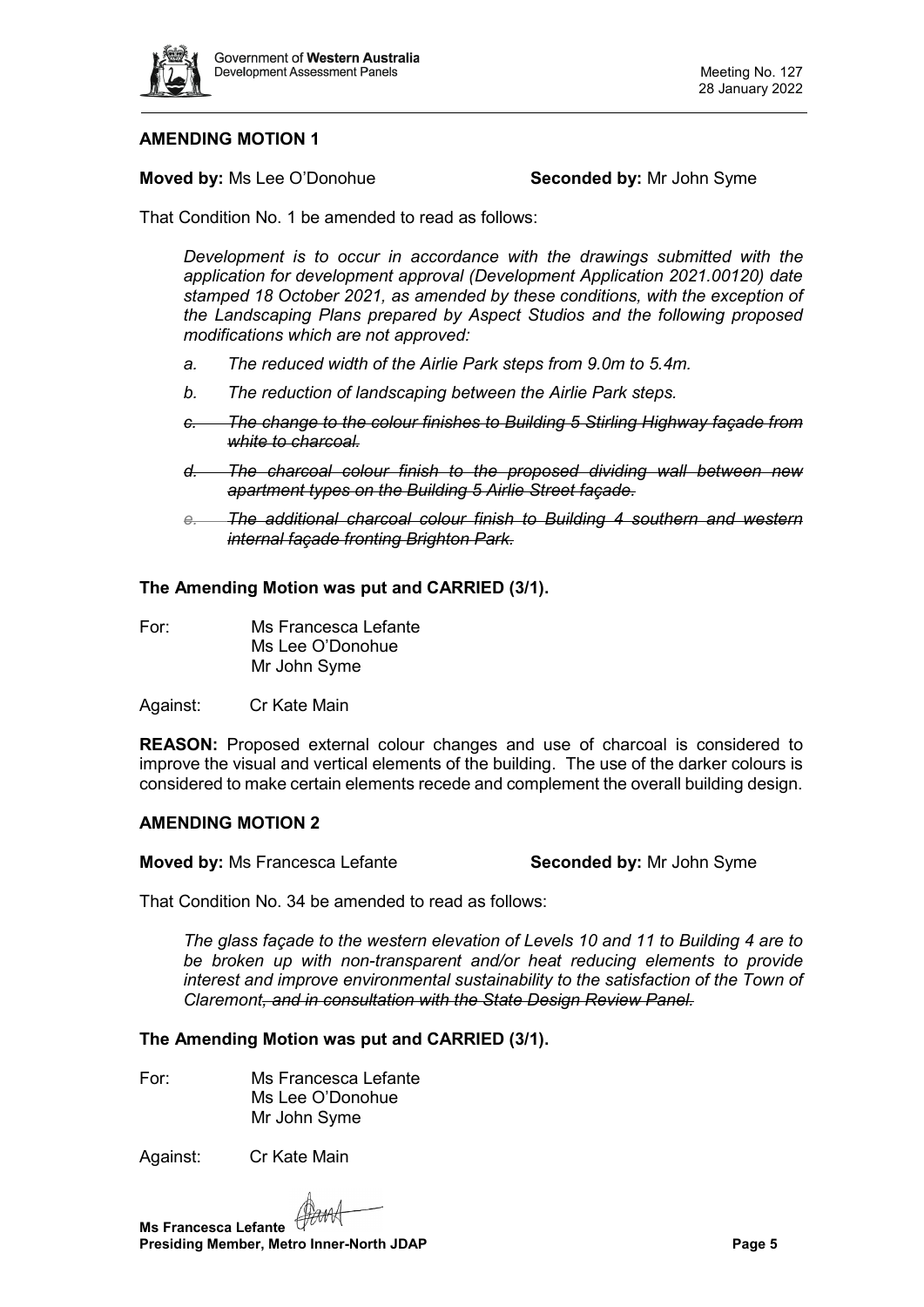

**REASON:** Specific further consultation on environmental elements is not considered necessary.

# **REPORT RECOMMENDATION (AS AMENDED)**

That the Metro Inner-North Joint Development Assessment Panel resolves to:

- 1. **Accept** that the DAP Application reference DAP/20/01768 as detailed on the DAP Form 2 dated 13 October 2021 is appropriate for consideration in accordance with regulation 17 of the *Planning and Development (Development Assessment Panels) Regulations 2011*;
- 2. **Approve** DAP Application reference DAP/20/01768 and accompanying plans (Attachment 2) in accordance with Clause 68 of Schedule 2 (Deemed Provisions) of the *Planning and Development (Local Planning Schemes) Regulations 2015*, and the provisions of Part V of the Town of Claremont Local Planning Scheme No. 3, for the proposed minor amendment to the approved Mixed Use Development at 1 (Lot 412) Airlie Street, Claremont subject to the following conditions:

# **Amended Conditions**

- 3. Condition 1 is amended to read as follows:
	- 1. Development is to occur in accordance with the drawings submitted with the application for development approval (Development Application 2021.00120) date stamped 18 October 2021, as amended by these conditions, with the exception of the Landscaping Plans prepared by Aspect Studios and the following proposed modifications which are not approved:
		- a. The reduced width of the Airlie Park steps from 9.0m to 5.4m.
		- b. The reduction of landscaping between the Airlie Park steps.

# **New Condition**

- 4. Condition 34 is added to read as follows:
	- 34. The glass façade to the western elevation of Levels 10 and 11 to Building 4 are to be broken up with non-transparent and/or heat reducing elements to provide interest and improve environmental sustainability to the satisfaction of the Town of Claremont.

All other conditions and requirements detailed on the previous approval dated 14 July 2020, as amended by the Development Approval dated 2 September 2021, shall remain unless altered by this application.

**The Report Recommendation (as amended) was put and CARRIED UNANIMOUSLY.**

**Ms Francesca Lefante Presiding Member, Metro Inner-North JDAP Page 6 Page 6**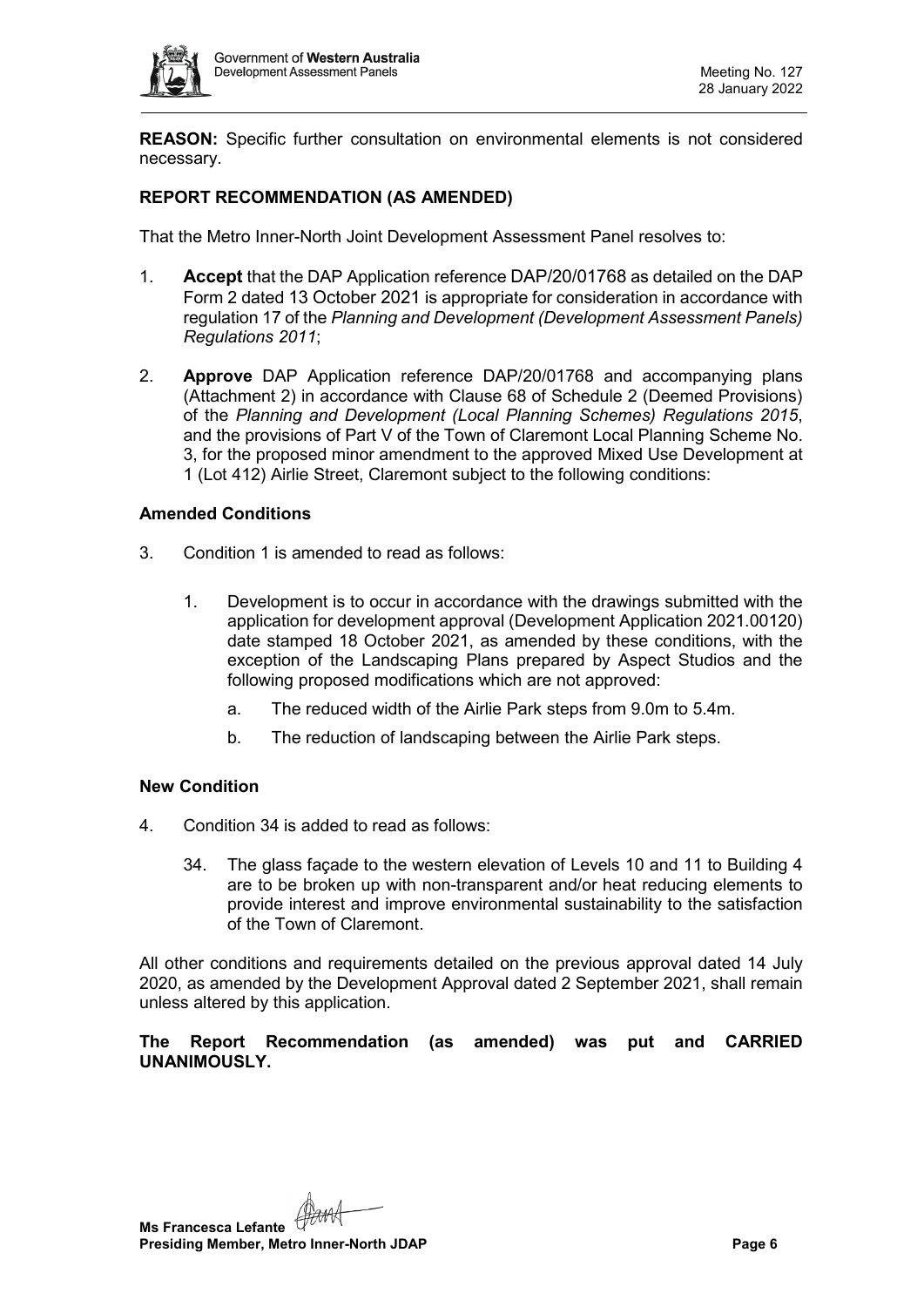

**REASON:** The building changes are considered appropriate in the context of the approved plans. With regard to the exterior material treatment, the colour changes and use of charcoal is considered to improve the visual and vertical elements of the building. The use of the darker colours is considered to make certain elements recede and complement the overall building design. Overall, the JDAP supported the minor changes inclusive of exterior colour, predominantly for the reasons outlined in the RAR.

# <span id="page-6-0"></span>**10. State Administrative Tribunal Applications and Supreme Court Appeals**

The Presiding Member noted the following SAT Applications –

| <b>Current SAT Applications</b>    |                               |                                                                                                                                              |                                                                               |                       |  |  |  |  |  |
|------------------------------------|-------------------------------|----------------------------------------------------------------------------------------------------------------------------------------------|-------------------------------------------------------------------------------|-----------------------|--|--|--|--|--|
| File No. &<br><b>SAT</b><br>DR No. | <b>LG Name</b>                | <b>Property Location   Application</b>                                                                                                       | <b>Description</b>                                                            | <b>Date</b><br>Lodged |  |  |  |  |  |
| DAP/19/01651<br>DR160/2020         | of<br>City<br><b>Nedlands</b> | Lot $1$ (80) Stirling<br>Highway, Lots 21-<br>23(2, 486)<br>Florence Road and<br>Lots 33 & 33 (9&7)<br>Stanley<br>Street,<br><b>Nedlands</b> | <b>Shopping Centre</b>                                                        | 21/07/2020            |  |  |  |  |  |
| DAP/19/01655<br>DR178/2021         | of<br>City<br><b>Nedlands</b> | (135)<br>684<br>Lot<br>Broadway,<br><b>Nedlands</b>                                                                                          | Mixed<br>Use<br>(26)<br>Development<br>Serviced<br>Apartments<br>and<br>Café) | 30/08/2021            |  |  |  |  |  |
| DAP/21/02050<br>DR21/1245          | of<br>City<br>Stirling        | 3 <sup>7</sup><br>(No.27)<br>Lot<br><b>Pimlott Street &amp; Lot</b><br>4 (No.1) Greenacre<br>Street, Dianella                                | Child<br>Care<br><b>Premises</b>                                              | 21/12/2021            |  |  |  |  |  |

The Presiding Member noted the following Supreme Court Appeals –

| <b>Current Supreme Court Appeals</b> |                     |                                          |                                                                                                             |                        |  |  |  |  |  |
|--------------------------------------|---------------------|------------------------------------------|-------------------------------------------------------------------------------------------------------------|------------------------|--|--|--|--|--|
| File No.                             | LG<br><b>Name</b>   | <b>Property Location</b>                 | <b>Application</b><br><b>Description</b>                                                                    | <b>Date</b><br>Lodged  |  |  |  |  |  |
| DAP/20/01884<br>CIV 1791 of<br>2021  | City of<br>Stirling | Lot 100 Field<br>Street, Mount<br>Lawley | 24 multiple dwellings<br>and six (6) grouped<br>dwellings                                                   | 11<br>February<br>2021 |  |  |  |  |  |
| DAP/19/01722<br>CIV 2311 of<br>2021  | City of<br>Stirling | Lot 1 (331) West<br>Coast Drive, Trigg   | <b>Mixed Use</b><br>Development - Six<br>(6) Multiple Dwellings<br>and One (1)<br><b>Commercial Tenancy</b> | December<br>2021       |  |  |  |  |  |

**Ms Francesca Lefante** (Hamed<br>Presiding 11 **Presiding Member, Metro Inner-North JDAP Page 7 Page 7**